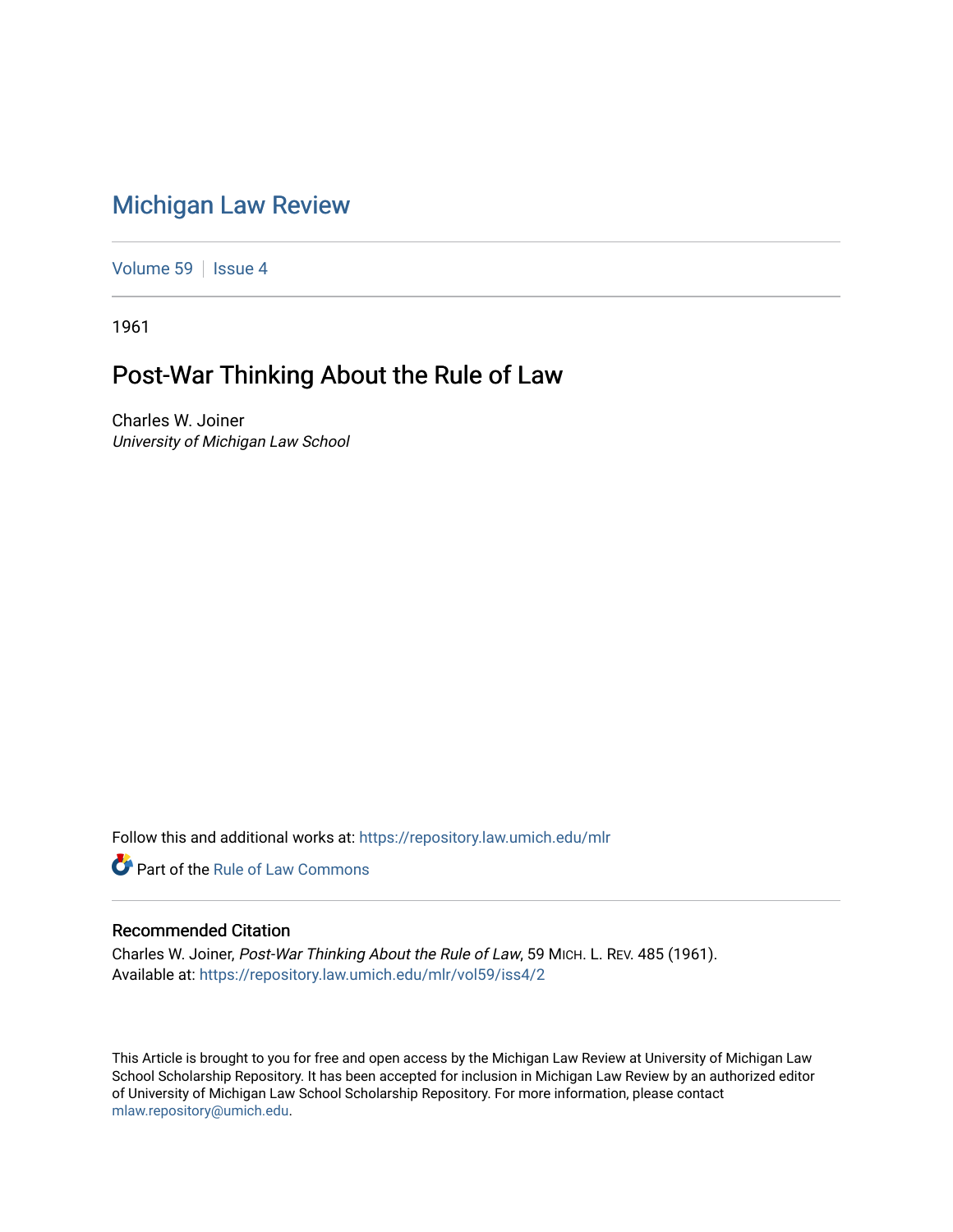## **MICHIGAN LAW REVIEW**

Vol. 59 **FEBRUARY 1961** No. 4

POST-WAR THINKING ABOUT THE RULE OF LAW

*"Man* W(I,S *born free yet he is everywhere in chains."*  Rousseau

*"Now this is the Law of the Jungle*   $\overline{A}$ s old and as true as the sky; *And the Wolf that shall keep it may prosper, But the Wolf that shall break it must die. For the strength of the Pack is the Wolf, And the strength of the Wolf is the Pack-Now these are the Laws of the Jungle, And many and mighty are they; But the head and the hoof of the Law, And the haunch and the hump is - Obey!"* Kipling

*"Justice enacted not these human laws Nor did I deem that thou, a mortal man, Could by breath annul and override The immutable unwritten laws of Heaven."*  Sophocles

F OR centuries man has argued about the "Rule of Law" as the basis for organizing society without agreement as to meaning.<br>Since World War II, with its great and powerful puclear bomb Since World War II, with its great and powerful nuclear bomb, such discussion has taken on a more imperative tone. Particularly among lawyers is this increased tempo of talk to be encouraged. Thus "Post-War Thinking About the Rule of Law" was a timely topic of a lecture series held at the Law School of The University of Michigan as a part of its Special Summer School for Lawyers during the summer of 1960. The scope of the lecture series can best be indicated by the titles of the lectures as they were delivered:

- The Rule of Law in Historical Perspective Professor W. Burnett Harvey
- The Rule of Law and the Judicial Process-Professor Luke K. Cooperrider
- The Executive Department of Government and the Rule of Law - Professor Frank E. Cooper